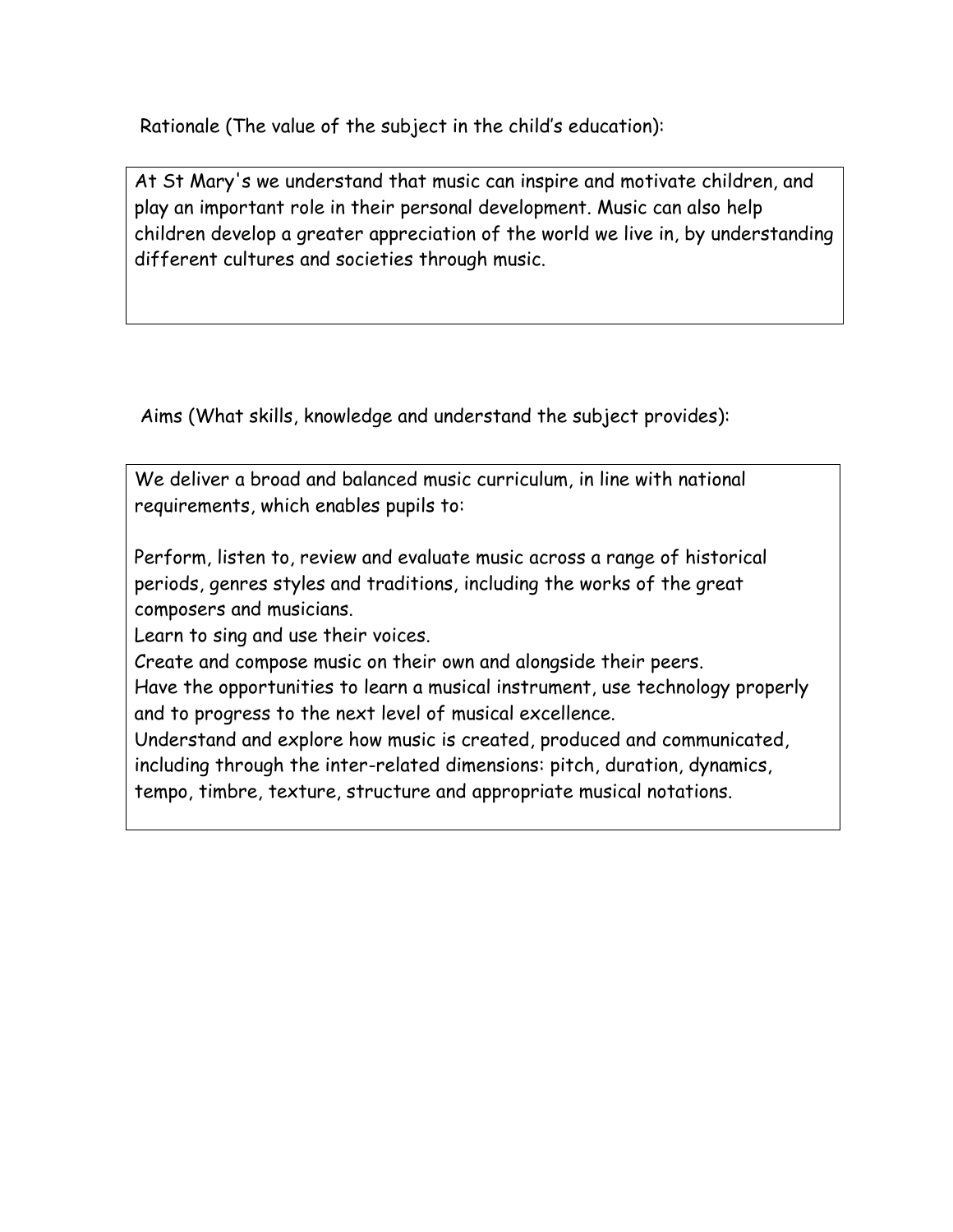Organisation (How the teaching and learning will be delivered):

### **Teaching and Learning**

Music is carried out using the Charanga scheme of work. Music lessons are delivered once a week for KS1 and KS2. Teaching of music is delivered by a specialist teacher in Years 5 & 6. In Lower KS2, KS1 and EYFS, teaching of music is delivered by the class teacher, with access to the specialist teacher 1 half term a year. Pupils will be taught to describe key characteristics and associated processes in common language, as well as understand and use technical terminology and specialist vocabulary. Pupils will undertake independent work, and will have the opportunity to work in groups and discuss work with fellow classmates. Lessons focus on a wide range of musical skills and understanding, including the following:

- Singing in tune and alongside others

- Structure and organisation of music

- Appreciating different forms of music

- Listening to music, progressing to extended pieces of music as pupils move through year groups

- Representing feelings and emotions through music

- Recognising pulse and pitch

- Using the voices of others to combine and make different sounds

- Musical notation and how to compose music

Focus is put on the development of a deep structural knowledge and the ability to make connections, with the aim of ensuring that what is learnt is sustained over time.

## **Planning**

Planning of the music curriculum is tailored towards three areas of progress:

- Increasing breadth and range of musical experiences

- Increasing challenge and difficulty in musical activities

- Increasing confidence, sensitivity and creativity in pupils' music-making The subject leader is responsible for keeping up to date with any updates to the Charanga scheme of work and communicating these to teachers. Teachers are responsible for updating short-term plans, taking into account pupils' needs and identifying the methods in which topics could be taught. In the school, music is taught both as a discrete lesson and as part of cross-curricular themes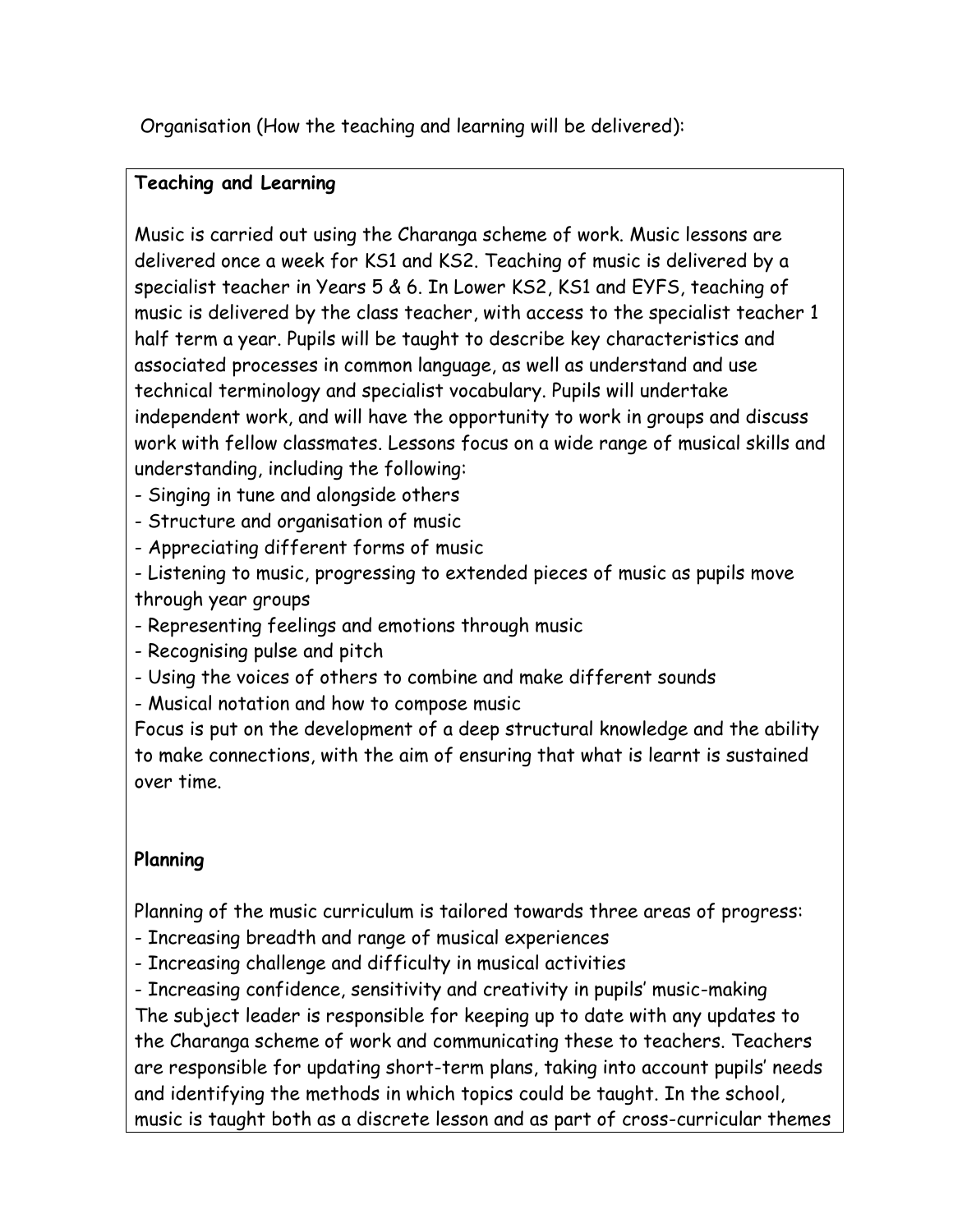when appropriate. Teachers will use the key learning content in the DfE's statutory guidance 'Music programmes of study: key stages 1 and 2', published in 2013. Lesson plans will demonstrate a balance of interactive and independent elements used in teaching, ensuring that all pupils engage with their learning. There will be a clear focus on direct, instructional teaching and interactive oral work with the whole class and targeted groups. All lessons will have clear learning objectives, which are shared and reviewed with pupils.

## **Extra Curricular Activities**

These are available to any pupil who wishes to participate providing they are able to conform to the general behaviour accepted by the teacher. These activities at present include:

- Choir;
- Guitar lessons;
- Violin lessons;
- Piano lessons;
- Specialist teacher's visits to the school to deliver instrumental tuition.

#### **Resources**

Musical instruments are stored centrally, in a labeled cupboard, in the main corridor of the school. Each member of staff, including our specialist Music teacher, has their own login for access to Charanga, where they can find all the planning for each lesson and interactive resources.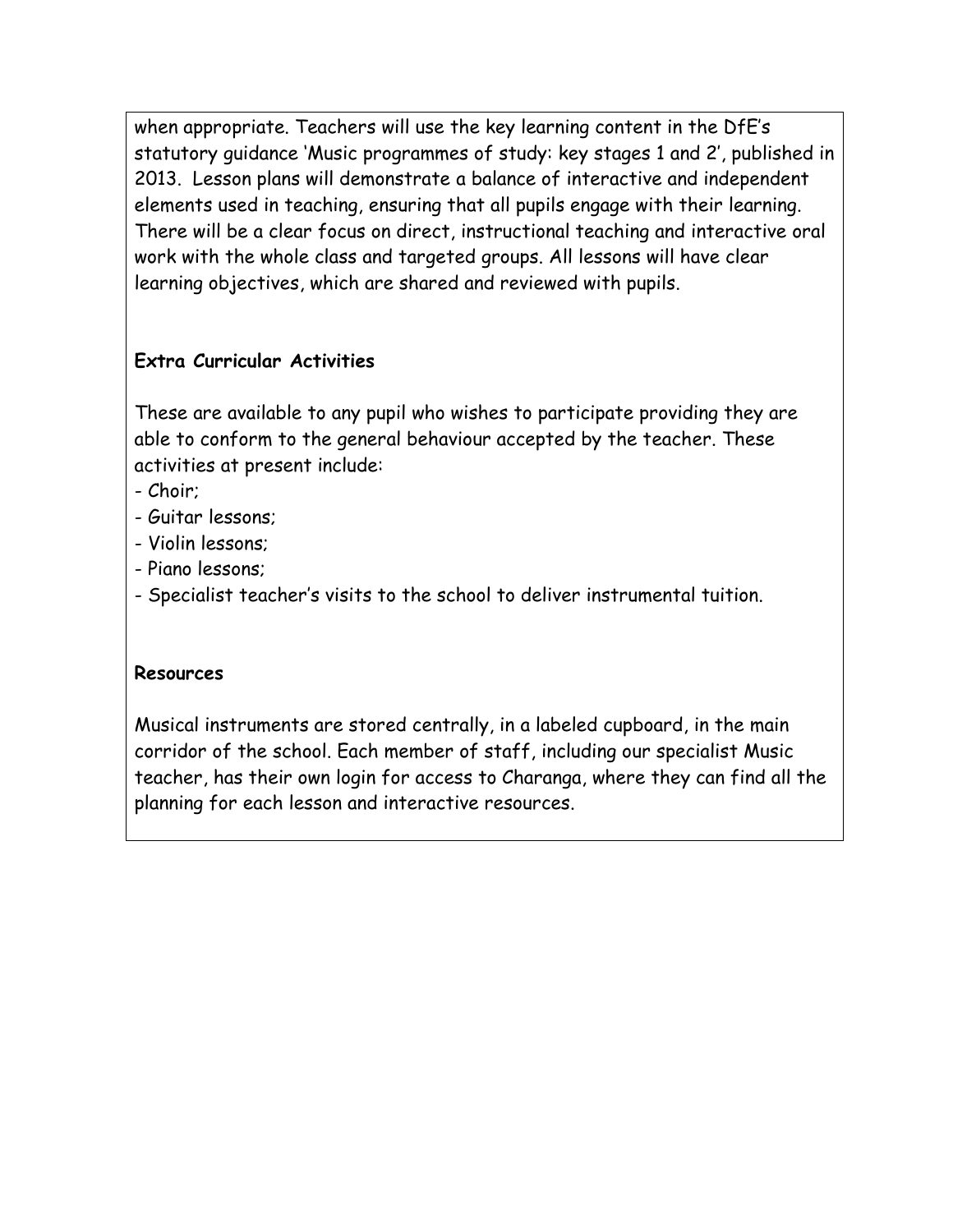The role of the Co-ordinator:

The Co-ordinator will be responsible for developing their curriculum area and working together with their curriculum team.

The role of the Co-ordinator is to:

- Ensure teachers are familiar with documents and schemes of work to help them to plan lessons. Provide support and advice to all staff

- Lead by example in the way that they teach lessons in their own classrooms.

- Track progress in the subject area, analyse assessment data

- Prepare, organise and lead INSET

- Monitor the subject through:

 \* Observing colleagues from time to time, with a view to identifying the support they need.

\* Scrutiny of pupil's work and displays

\* Planning.

\* Pupil Interviews.

- Develop the action plan with the curriculum team

- Review resources and manage the budget for the subject area

- Update policy and documents with the curriculum team

- Attend all relevant inset and support staff in training needs

- Work cooperatively with the Inclusion manager coordinator in providing advice and support for staff.

- Keep an organised and up to date file.

- Meet with the governors and discuss the subject area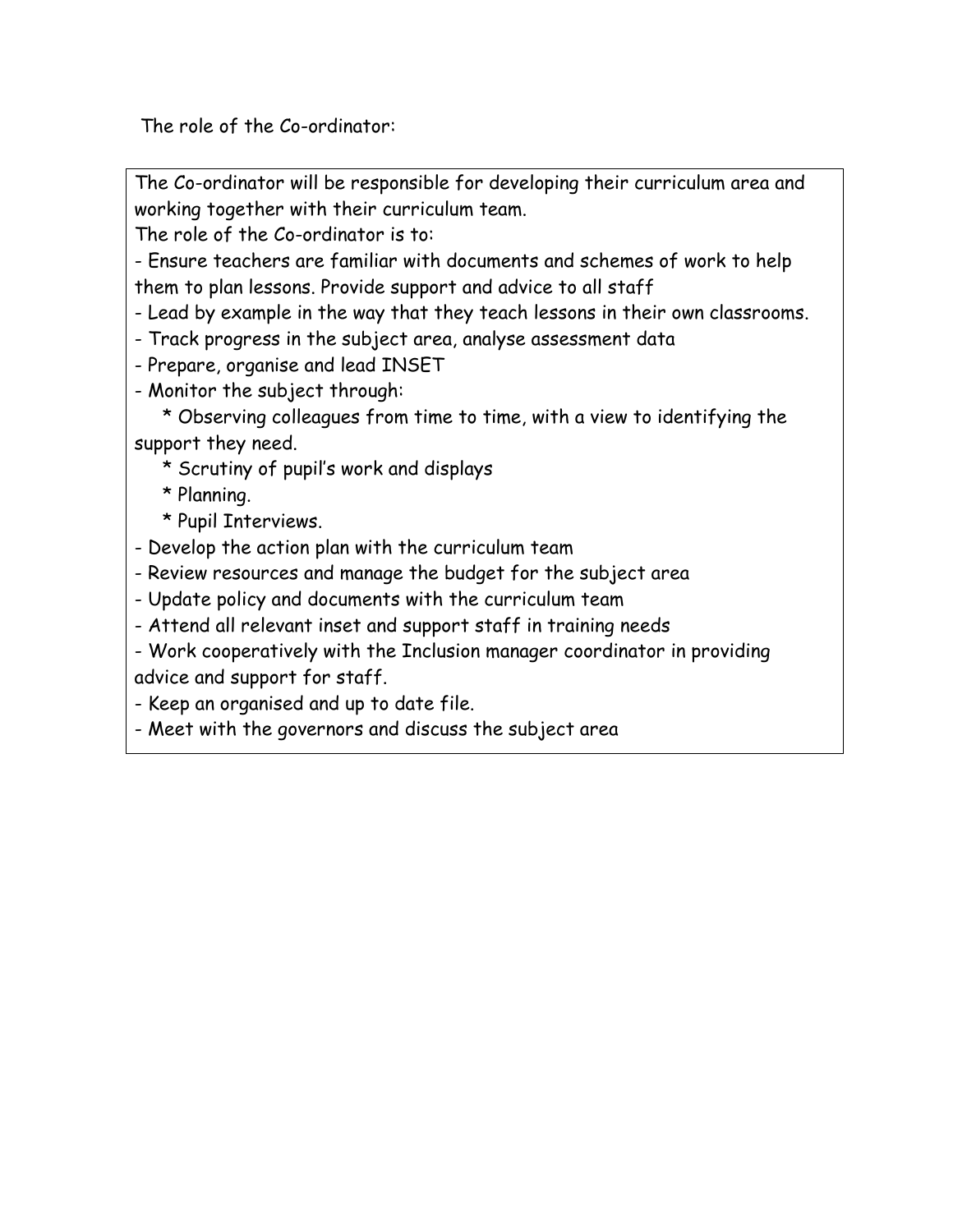Assessment and record keeping:

Pupils will be assessed and their progression recorded in line with the school's Assessment Policy.

## **EYFS**

The progress and development of pupils within the EYFS is assessed against the early learning goals outlined in the 'Statutory framework for the early years foundation stage'.

# **KS1 & KS2**

Throughout the year, teachers will plan on-going creative assessment opportunities in order to gauge whether pupils have achieved the key learning objectives. Assessment will be undertaken in various forms, including the following:

- Talking to pupils and asking questions
- Discussing pupils' work with them
- Marking work against the learning objectives
- Pupils' self-evaluation of their work

### **Formative Assessment**

Formative assessment, which is carried out informally throughout the year, enables teachers to identify pupils' understanding of subjects and inform their immediate lesson planning.

Children in KS1 and KS2 complete a self assessment sheet at the end of each topic, analysing their learning throughout the topic.

### **Summative Assessment**

In terms of summative assessments, the results of end-of-year assessments will be passed to relevant members of staff, such as pupils' future teachers, in order to demonstrate where pupils are at a given point in time. Summative assessments are also used at the end of a unit of work.